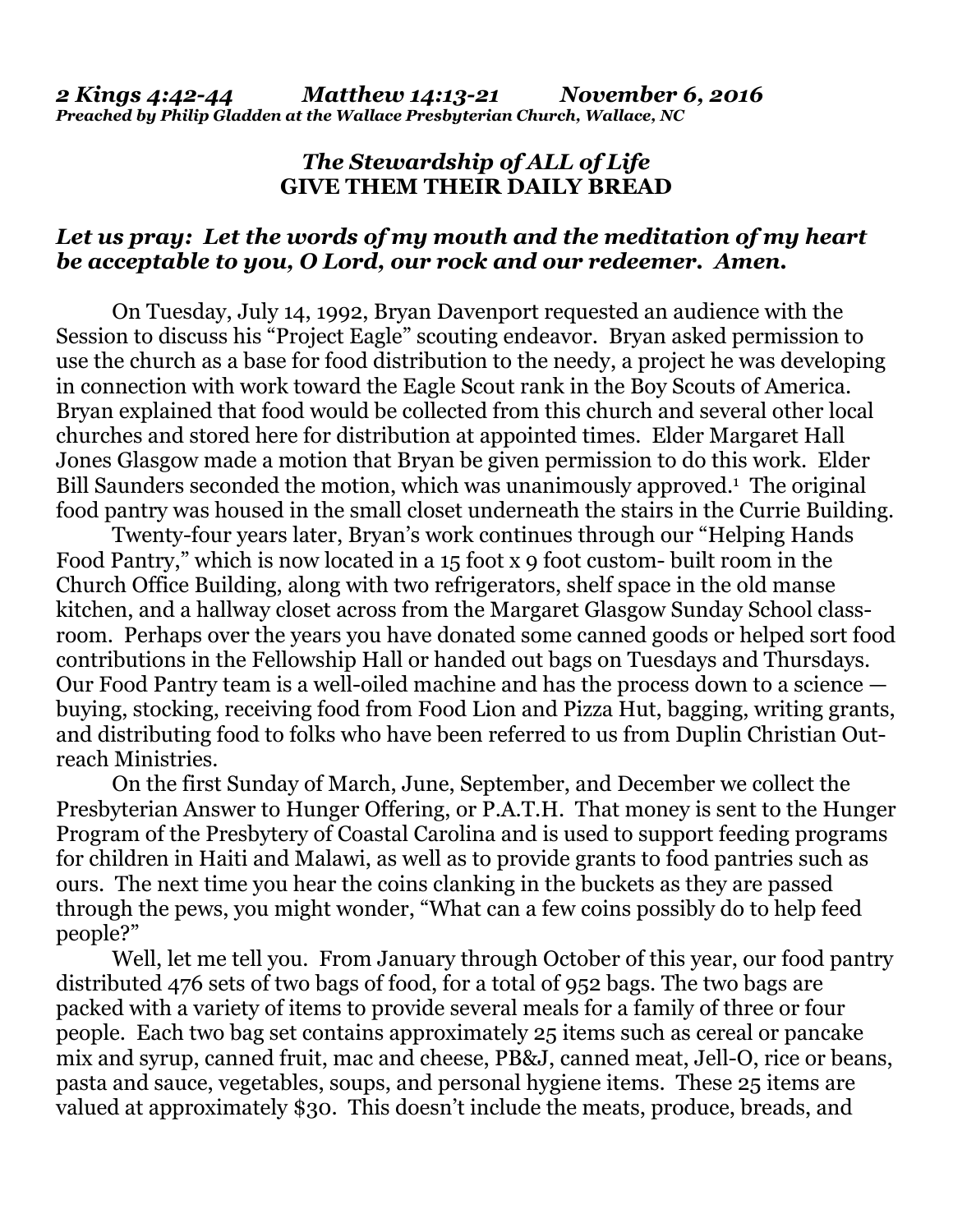cakes donated from Food Lion and the monthly pizza pick-up from Pizza Hut. Let's do the math. 476 sets x  $25$  items = 11,900 food items in ten months, for a value of \$14,280.

 That one ministry of our congregation should make us stop and think the next time we're tempted to say, "What can we possibly do?" or "How are we supposed to do that?" or "We don't have enough resources." when Jesus tells us to do something in his name.

 Out there in the lonely, deserted place, Jesus tells his disciples to do something in his name. Who knows what motivated the disciples to go to Jesus and say, "This is a deserted place, and the hour is now late; send the crowds away so that they may go into the villages and buy food for themselves"? Maybe they were being altruistic and trying to take care of the people before it got too dark and late. Maybe the twelve were tired after a long day and just wanted to get rid of the crowd so they could kick back and relax and fix *themselves* something to eat. Maybe they had a sneaking suspicion Jesus might ask them to take care of the situation. Maybe they wanted to put the responsibility on Jesus' shoulders to get rid of the crowd.

 Whatever their motivation, Jesus *did* tell them to do something in his name. He told his disciples, "They don't need to go away; you give them something to eat." Or, as we say it around here, "Y'all give them something to eat!" Jesus emphasizes the joint effort of the disciples to address the situation.

 Before and after Jesus tells them to do something about feeding the crowd, the disciples raise objections and ask questions which, objectively speaking, really aren't that hard-hearted. In fact, they're pretty sensible in light of the size of the crowd and the loneliness of the place.

\* We have nothing here but five loaves and two fish.

 \* Are we to go and buy 200 denarii worth of bread and give it to them? [A denarius was a day's wage, so you're talking about working 8 hours a day from January 1 - July 19 just to feed the people some bread.]

 \* We have no more than five loaves and two fish — unless we are to go and buy food for all these people.

 \* Where are we to buy bread for these people to eat? [After all, it's not like they could run down to The Pig or Food Lion and clean off the bread shelves, like we do around here when a hurricane is coming.]

\* Six months' wages would not buy enough bread for each of them to get a little.

 We work hard to make good, reliable, sensible decisions, including here in the church. After all, when we're charged with being good stewards of peoples' faithful contributions, it's important to evaluate the circumstances and the requirements of the task(s) before us. After all, our Lord himself taught, "For which of you, intending to build a tower, does not first sit down and estimate the cost, to see whether he has enough to complete it? Otherwise, when he has laid a foundation and is not able to finish, all who see it will begin to ridicule him, saying, 'This fellow began to build and was not able to finish.'" (Luke 14:28-30)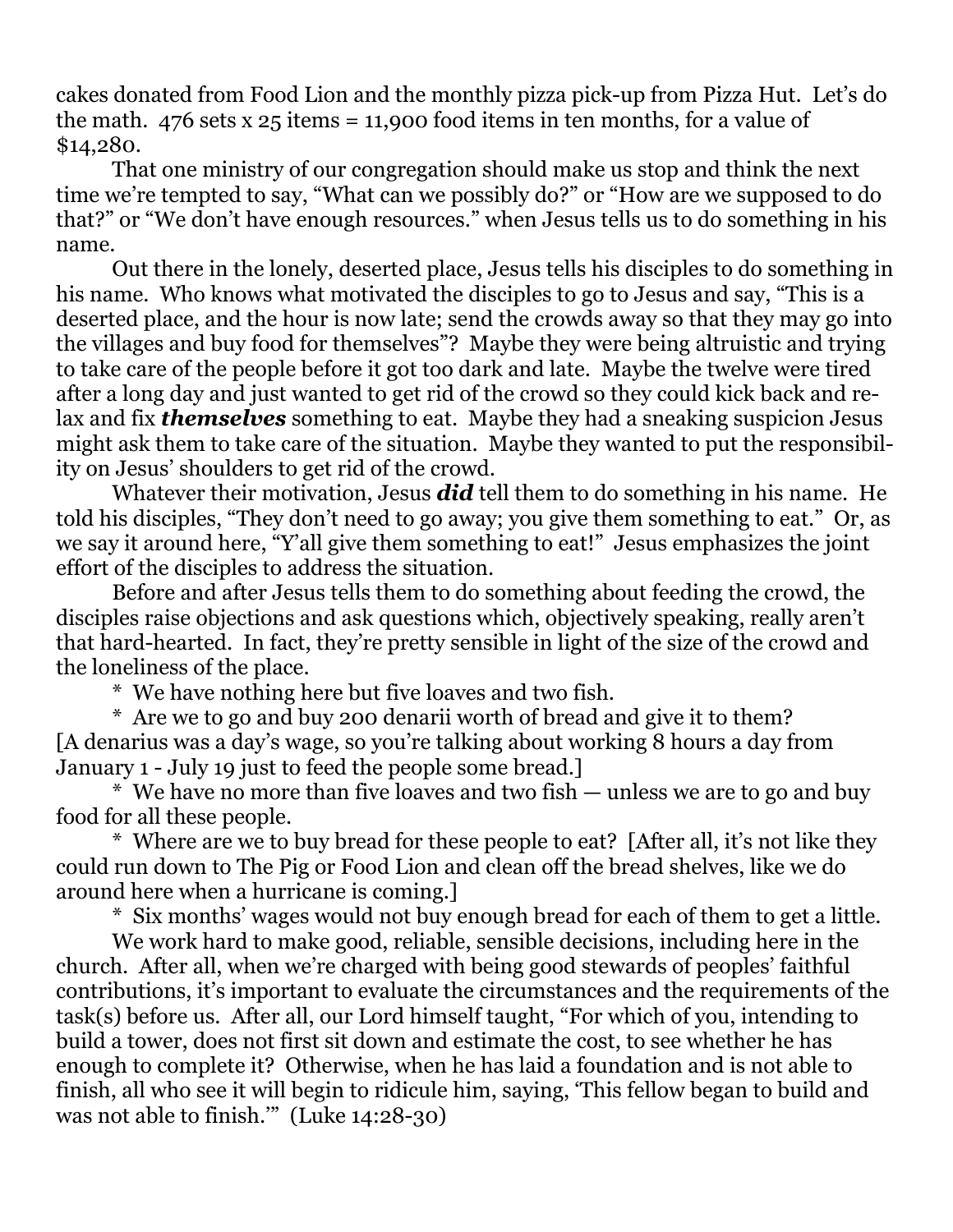However, there is a big difference between sitting down and estimating the cost in order to be good stewards of what we have been given, on the one hand and, on the other hand, operating out of a fear of scarcity.

 Booker T. Washington, the great African-American educator, often told a story about a ship that was lost at sea in the Atlantic Ocean along the northern coast of South America. After several days of being lost, a friendly ship was sighted. The frantic message went out from the lost ship, "Water, water. We die of thirst!" The return message instructed, "Cast down your buckets where you are." Again, the lost ship signaled, "Water, send us water!" Again, the answer came, "Cast down your bucket where you are." Two more times the lost ship frantically signaled, "Water! Send us water! We die of thirst!" Both times the response was the same, "Cast down your bucket where you are." Finally the captain of the vessel in distress heeded the instruction and cast the ship's bucket down where they were. When the sailors drew up the bucket, they were surprised to find it full of fresh water from the mouth of the Amazon River. The mouth of the Amazon extends miles out into the Atlantic Ocean in what is called the "River Sea."2

 Jesus' disciples were realistic and pragmatic. Although many of us learned this story as "Feeding the Five Thousand," Matthew tells us at the end, "And those who ate were about five thousand men, besides women and children." (Mt. 14:21) Just for argument's sake, let's say 2/3 of the 5,000 men brought their wives along with them, with an average of 2 children per couple. Right there you have 14,900 people out in the wilderness in the evening after a long day, ready for something to eat. No wonder the disciples said, "We have nothing here but five loaves and two fish" when Jesus told them, "Y'all give them something to eat."

 We might wonder what tone of voice Jesus used in his response to the disciples' objection. Maybe he was excited and inviting — "Bring them here to me and watch what I'm going to do!" Maybe he was frustrated and shaking his head — "Bring them" here to me. I mean, really?!" However Jesus said what he said, we know what Jesus didn't do. Jesus *didn't* tell his disciples, "Go on, get out of here! I'll take care of it myself. You guys are useless!" Instead, he said, "Bring the bread and the fish to me." Then, after Jesus looked up to heaven, blessed and broke the loaves, he gave them to the disciples, and the disciples gave them to the crowds. The disciples were probably right when they thought, "We can't do what Jesus wants us to do on our own." But Jesus never asked them to feed the crowd on their own. He asked them to cast down their bucket where they were.

 Each week in worship we pray together, "Give us this day our daily bread." That can mean, "Lord, give us enough for the next day." It's a reminder of how God took care of the Israelites when they were in a lonely, deserted place in the wilderness and were hungry. The Lord said to Moses, "I am going to rain bread from heaven for you, and each day the people shall go out and gather enough for that day." Later on, in his farewell speech to God's people, Moses looked back on those wilderness wanderings and told them, "He humbled you by letting you hunger, then by feeding you with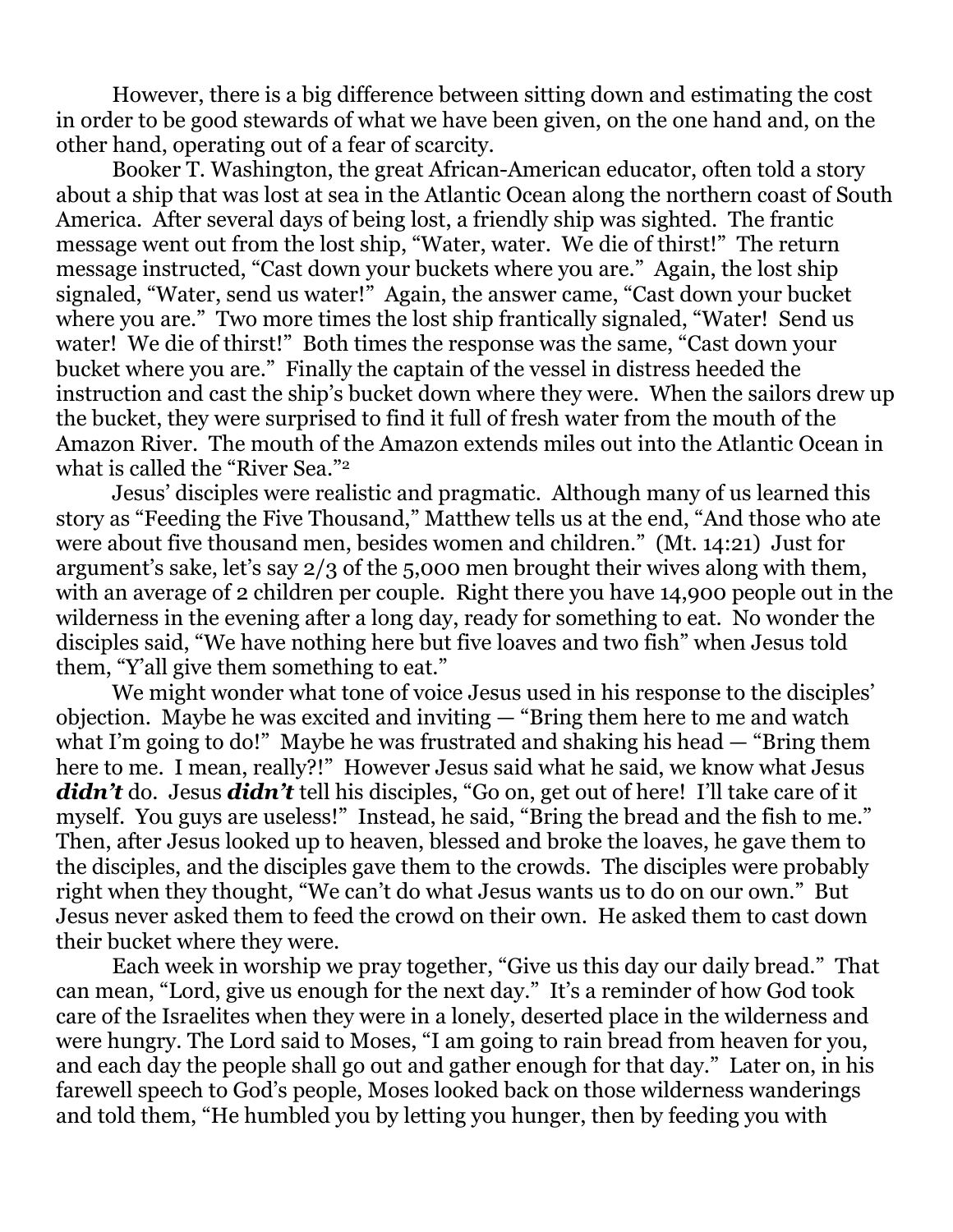manna, with which neither you nor your ancestors were acquainted, in order to make you understand that one does not live by bread alone, but by every word that comes from the mouth of the LORD." (Deuteronomy 8:3)

 One biblical commentator has compared the story about Jesus and the disciples feeding the 5,000 with the story of Elisha and his servant feeding the 100 people with twenty loaves of barley and fresh ears of grain. Elisha told the man, "Give it to the people and let them eat." But the servant said, "How can I set this before a hundred people?" (He sounds like the disciples!) Elisha told him again, "Give it to the people and let them eat, for thus says the LORD, 'They shall eat and have some left.'" (2 Kings 4:42-44)

 The writer notes, "as Elisha performed this miracle through the agency of his servant, so Jesus involves his disciples in the multiplication of bread and fish. . . [this] undoubtedly reminded early Christians that they had been called to be God's instruments in meeting the needs of others. . . the command is emphatic: '*You*, you give [the food] to them to eat!' The prayer 'Give us this day our daily bread' requires active participation from those who wish to see it answered."3

 The Oxford English Dictionary traces the slang term "bread" for money back to the sense of "livelihood and means of subsistence." Obviously we need both kinds of bread — for our physical strength and nourishment, and for our livelihood. But, as Moses told the Israelites, "We do not live by bread alone, but by every word that comes from the mouth of the Lord," and as Jesus reminded us last week, "Do not be anxious about your life, what you will eat or what you will drink, or about your body, what you will wear. Is not life more than food?"

 In a few minutes, you will be invited to come forward and pick up an envelope of information that has been carefully prepared for you by your elders and the Stewardship and Finance Ministry Team. The packet contains a Ministry & Mission booklet and a 2017 narrative Mission Budget. These two documents will show you how you can be involved in the mission of our congregation, how your generous and faithful

 contributions are used, and how we try to give people their daily bread. As we remember how richly God has blessed us in our lives and in this church, we hear once again Jesus telling us, "Y'all give them something to eat."

 Our first response might be like the disciples' reaction, "Who? Us? How are we supposed to do that, Jesus? We have so little!"

 But Jesus tells us, just like he tells his disciples, "Cast down your buckets where you are and bring them here to me."

*Let us pray: Dear God, we are the hands and feet of Christ, serving by grace each other's need. We dare to risk and sacrifice with truthful word and faithful deed. Dear God, we have been given so much. Help us to express our thankfulness for this abundance by serving others and giving them their daily bread. Amen.*